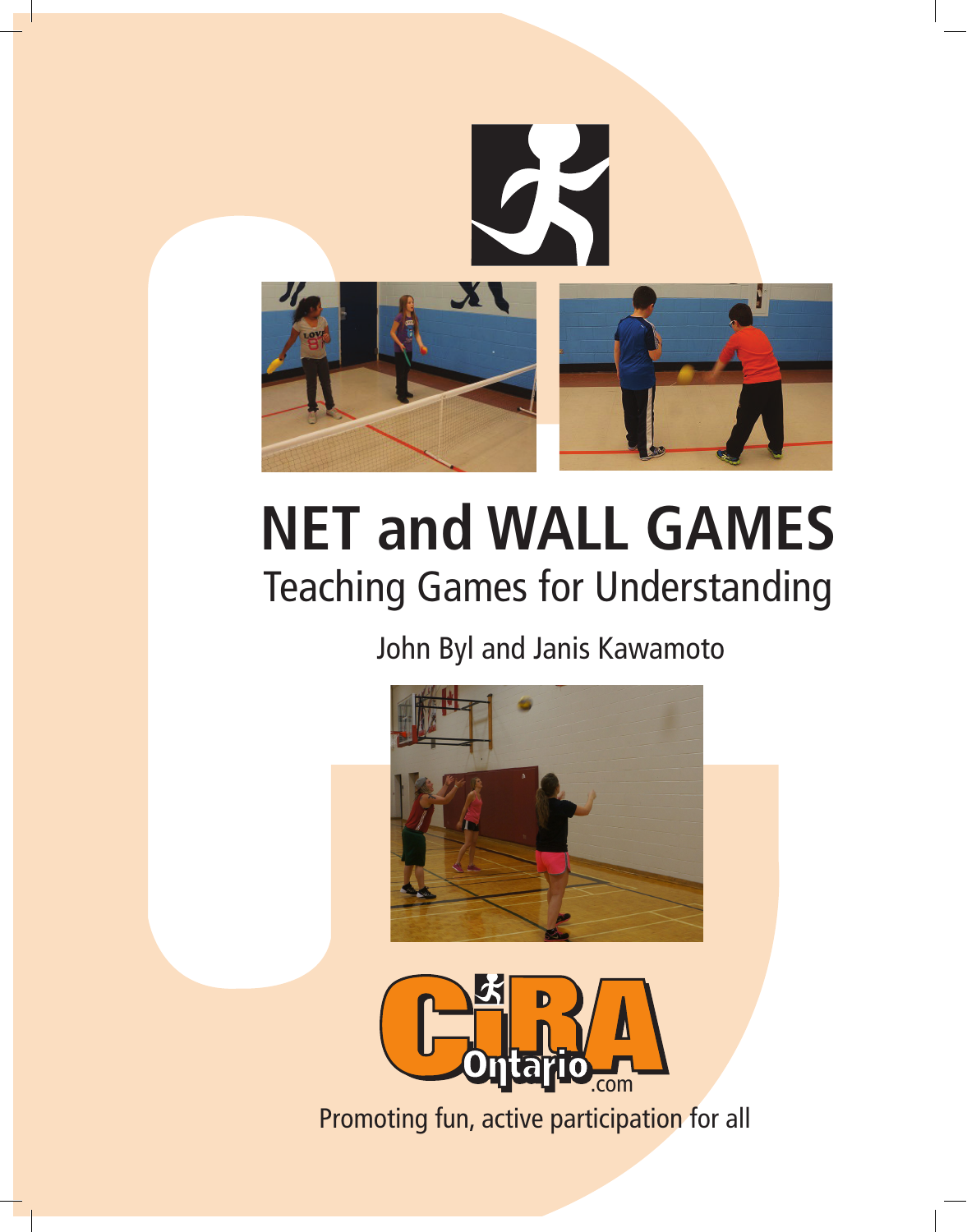# **TABLE OF CONTENTS**

### **CHAPTER 1** Net Games

EQUIPMENT. . . E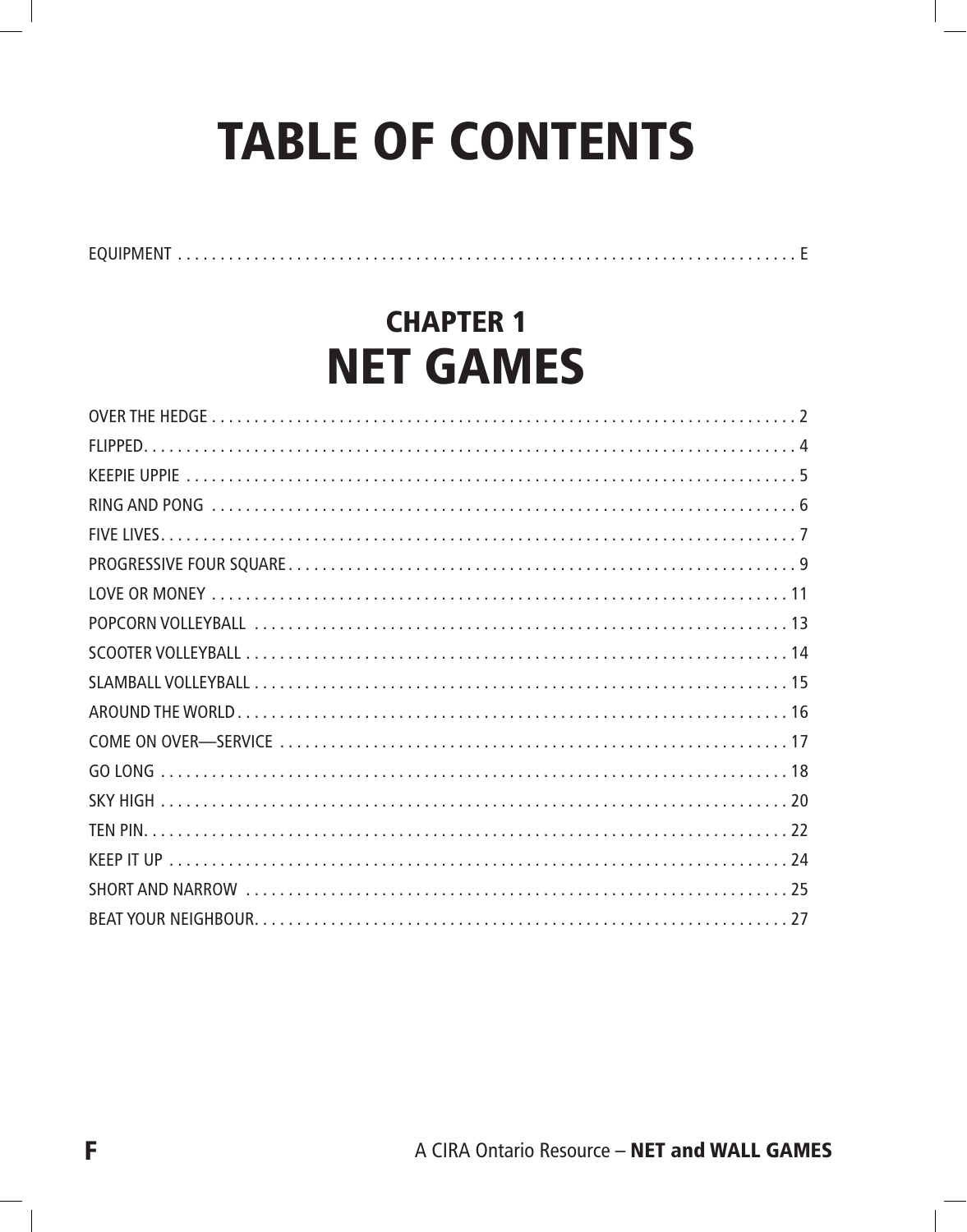### **CHAPTER 2** WALL Games

|--|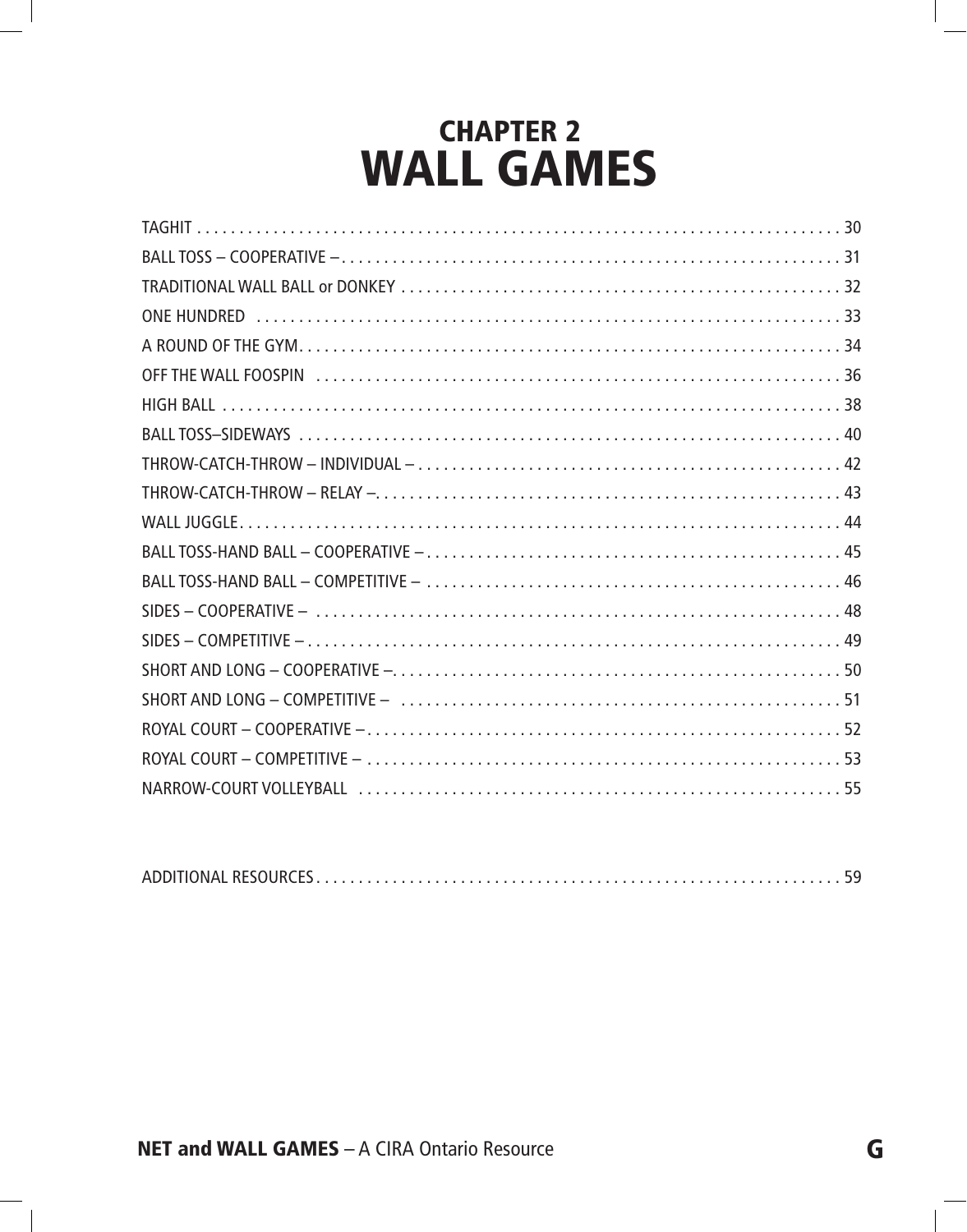## Love or Money

#### Game Objective

**Playing for "love"– Cooperative:** To throw an object over the net directly to each other, developing the concept of rallying (throw underhand only then underhand or overhand).

Playing for "money"- Competitive: To make the object as difficult to return as possible and try to win the rally.

#### Skills and Concepts

✜ Underhand throw and overhand throw

#### Strategies and Tactics

- $\text{■}$  Look for open space on the opponent's side of the net.
- $\text{■}$  Make it difficult for the opponent to return objects.

#### Equipment

- $\bigcirc$  One object for each group of two: tennis ball, foam ball, bean bag, rubber chicken, or stability ball
- $\bigcirc$  Pickle ball, badminton, or volleyball nets

#### Set Up

- $\Box$  Set up your choice of net.
- ❑ One person from each pair stands on each side of the net.

#### **Instructions**

- ☛ Players stand across the net from opponent.
- ☛ Blow the whistle and yell out "LOVE": give players 30 seconds to play for "love."
- ☛ The player with the object begins the rally by throwing it over the net.
- ☛ Blow the whistle again and yell out "MONEY": players continue their rally, playing for "money." When the rally ends because the object was thrown outside boundaries, the ball fails to clear the net, or the ball hits the floor, the rally begins again.
- ☛ Alternate between "love" and "money."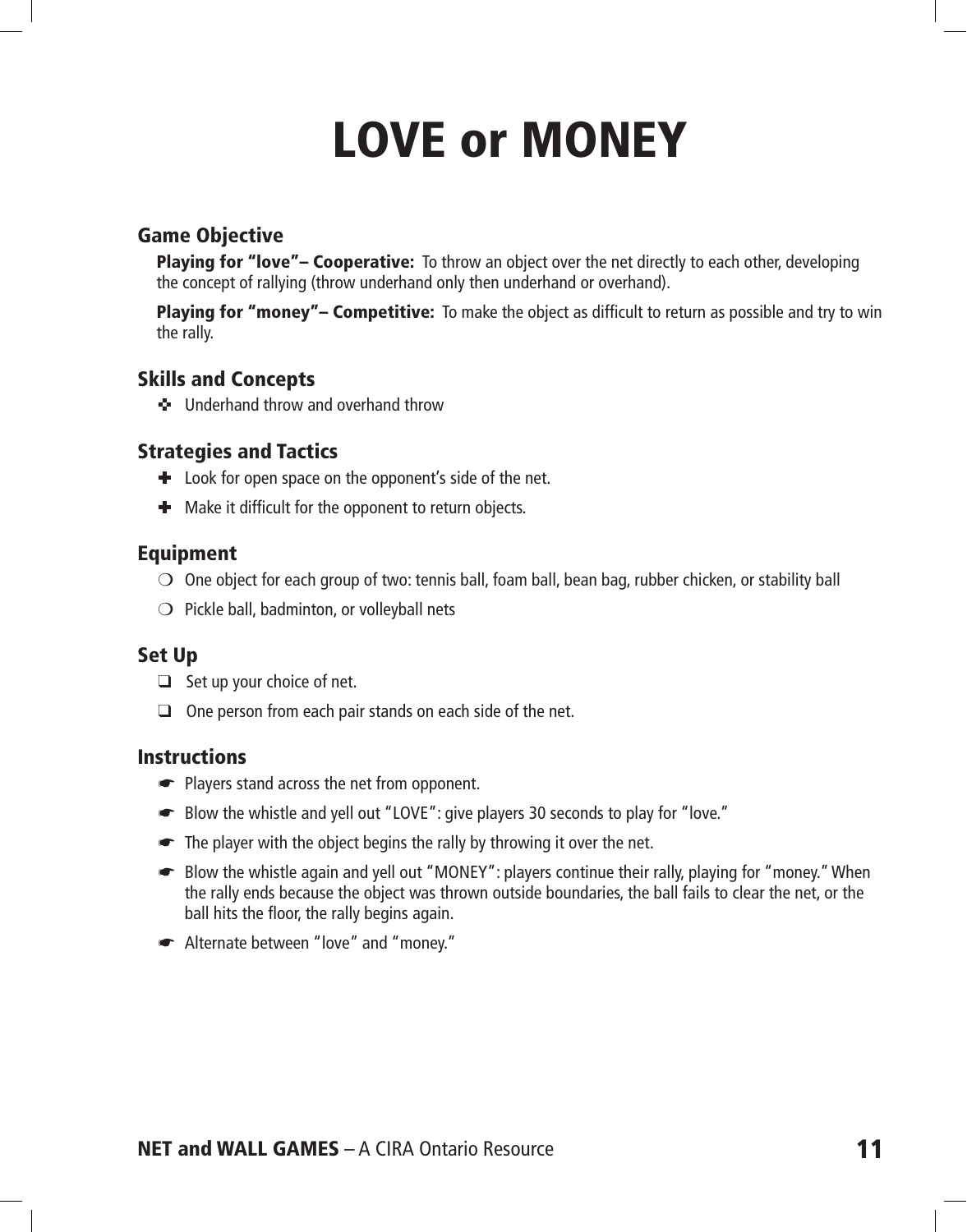#### LOVE or MONEY *continued...*

#### **Variations**

- ❉ Playing for "money"–Competitive: players throw the object over the net within the court boundaries, trying to win the rally. First, throw underhand only, then throw underhand or overhand.
- ❉ Do the same as either of the above objectives but use two players per side.

#### Questions for Understanding

- ? When you played for "love" you threw directly to your opponent.
- ? When you played for "money," where did you throw the ball?
- ? What speed was most effective to win the rally?
- ? Where is the open space on the court?
- ? Where can you throw the object to make it most difficult for your opponent to reach it? If your opponent was able to catch the object, where is the best place to throw it next?

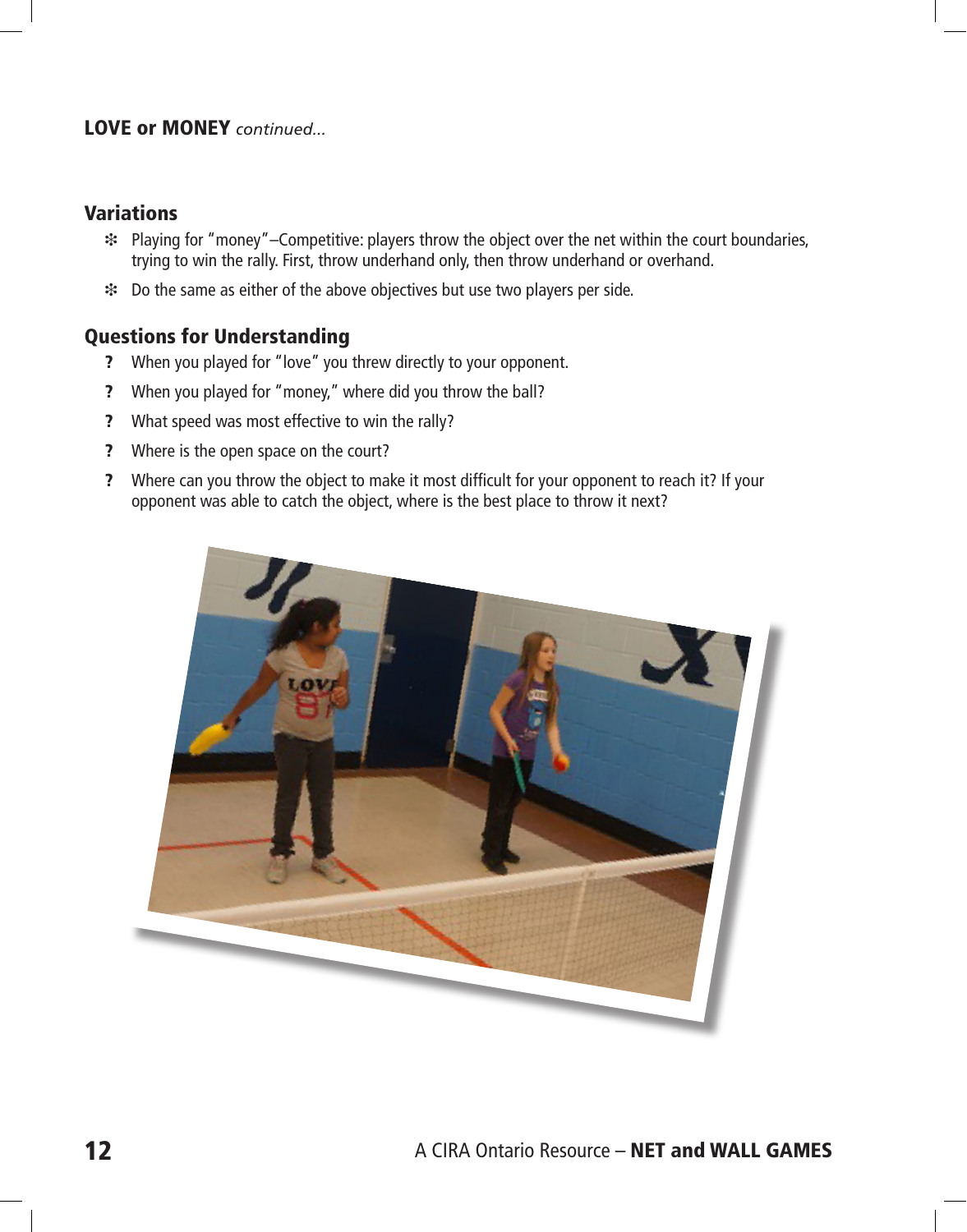## **TAGHIT**

#### Game Objective

To not get hit or tagged by a ball.

#### Skills and Concepts

✜ Dodge, catch, and throw

#### Strategies and Tactics

- ✚ Offense: catch defensive players unaware.
- $\bullet$  Defense: observe all players and balls.

#### Equipment

 $\bigcirc$  Three to five medium-sized foam balls

#### Set Up

- ❑ Define a square, about ten paces wide, in the corner of a room or gym.
- ❑ Offense: approximately five people stand outside the square (half of them are holding a ball).
- $\Box$  Defense: approximately two people stand inside the square.

#### **Instructions**

- ☛ Each player with a ball throws the ball against the wall and tries to hit a player inside the box with the ball, or tag that player with the ball if she is standing close to the edge. The two players switch positions when either of these situations occurs.
- ☛ If a defensive player catches the ball, she is still in. The defensive player tosses the ball to the thrower who does ten jumping jacks before resuming play.
- ☛ Offensive players may go in the court only to retrieve balls, not to tag or throw a ball at players inside the box.

#### Questions for Understanding

- ? Defensive: How do you best keep track of the balls and their position on the court? How does location on the court help defensive play?
- ? Offensive: How does having fewer or more balls in play affect the flow of the game? How does using two walls affect success?